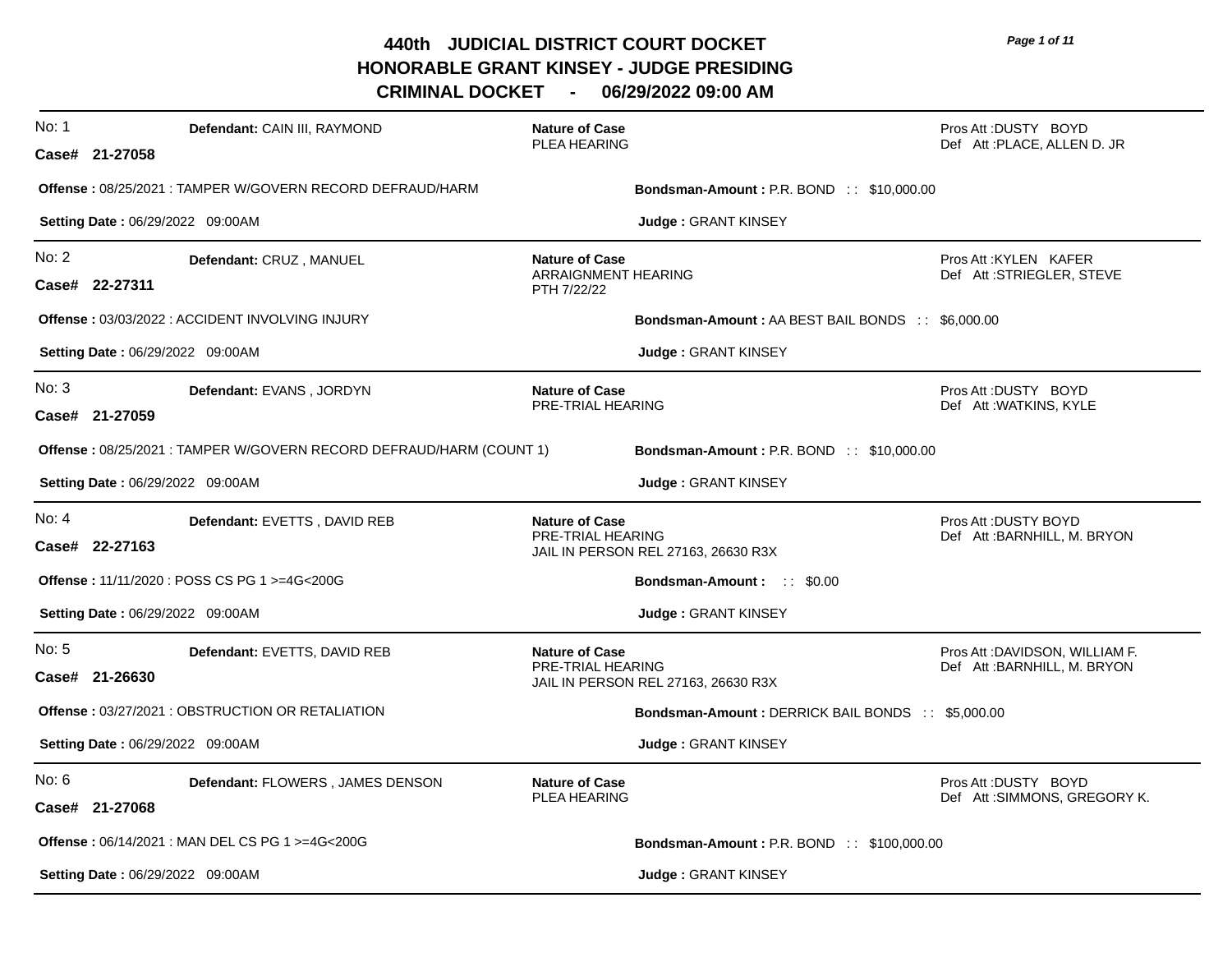| No: 7  | Defendant: GORDON, GIOVANNA<br>Case# 22-27360                | <b>Nature of Case</b><br>APPEARANCE ON INFORMATION HEARING<br>R <sub>1</sub> X | Pros Att: DUSTIN H. BOYD<br>Def Att:STRIEGLER, STEVE        |
|--------|--------------------------------------------------------------|--------------------------------------------------------------------------------|-------------------------------------------------------------|
|        | <b>Offense: 06/14/2021: POSS CS PG 1&lt;1G</b>               | Bondsman-Amount: :: \$0.00                                                     |                                                             |
|        | Setting Date: 06/29/2022 09:00AM                             | Judge: GRANT KINSEY                                                            |                                                             |
| No: 8  | Defendant: GOULD, DAVID EMMANUAL<br>Case# 21-26637           | <b>Nature of Case</b><br>PRE-TRIAL HEARING<br>DEF IN HAYS CO JAIL R1X          | Pros Att : JEFFREY D. PARKER<br>Def Att: MAGANA, MICHAEL J. |
|        | Offense: 10/29/2020: THEFT OF FIREARM                        | <b>Bondsman-Amount: ATTORNEY BOND :: \$50,000.00</b>                           |                                                             |
|        | <b>Setting Date: 06/29/2022 09:00AM</b>                      | <b>Judge: GRANT KINSEY</b>                                                     |                                                             |
| No: 9  | Defendant: GUTIERREZ, RAMON DANTE<br>Case# 22-27176          | <b>Nature of Case</b><br>PRE-TRIAL HEARING<br>R <sub>2</sub> X                 | Pros Att: KYLEN KAFER<br>Def Att: BARNHILL, M. BRYON        |
|        | Offense: 11/04/2021 : CONTINUOUS VIOLENCE AGAINST THE FAMILY | <b>Bondsman-Amount: BAD BOYS BAIL BONDS :: \$10,000.00</b>                     |                                                             |
|        | Setting Date: 06/29/2022 09:00AM                             | <b>Judge: GRANT KINSEY</b>                                                     |                                                             |
| No: 10 | Defendant: HAYES, STEVEN DEWAYNE<br>Case# 22-27307           | <b>Nature of Case</b><br>PRE-TRIAL HEARING                                     | Pros Att: HILARY LABORDE<br>Def Att: MICHAEL WHITE          |
|        | Offense: 07/01/2014 : AGG SEXUAL ASSAULT CHILD               | <b>Bondsman-Amount: AA BEST BAIL BONDS :: \$100,000.00</b>                     |                                                             |
|        | Setting Date: 06/29/2022 09:00AM                             | Judge: GRANT KINSEY                                                            |                                                             |
| No: 11 | Defendant: HEARD, WILLAH SUE<br>Case# 22-27279               | <b>Nature of Case</b><br>PRE-TRIAL HEARING<br>R <sub>1</sub> X                 | Pros Att: DUSTY BOYD<br>Def Att: BARNHILL, M. BRYON         |
|        | <b>Offense: 11/18/2021: MAN DEL CS PG 1 &gt;=1G&lt;4G</b>    | <b>Bondsman-Amount: P.R. BOND:: \$50,000.00</b>                                |                                                             |
|        | Setting Date: 06/29/2022 09:00AM                             | Judge: GRANT KINSEY                                                            |                                                             |
| No: 12 | Defendant: HOFSTETTER, MICHAEL ALLAN<br>Case# 22-27183       | <b>Nature of Case</b><br>PRE-TRIAL HEARING<br>R2X IN BELL COUNTY JAIL          | Pros Att: WILL DAVIDSON<br>Def Att:STEVEN STRIEGLER         |
|        | Offense: 05/05/2021 : POSS CS PG 1 >=200G<400G               | <b>Bondsman-Amount: A FREEDOM BAIL BONDS :: \$25,000.00</b>                    |                                                             |
|        | <b>Setting Date: 06/29/2022 09:00AM</b>                      | <b>Judge: GRANT KINSEY</b>                                                     |                                                             |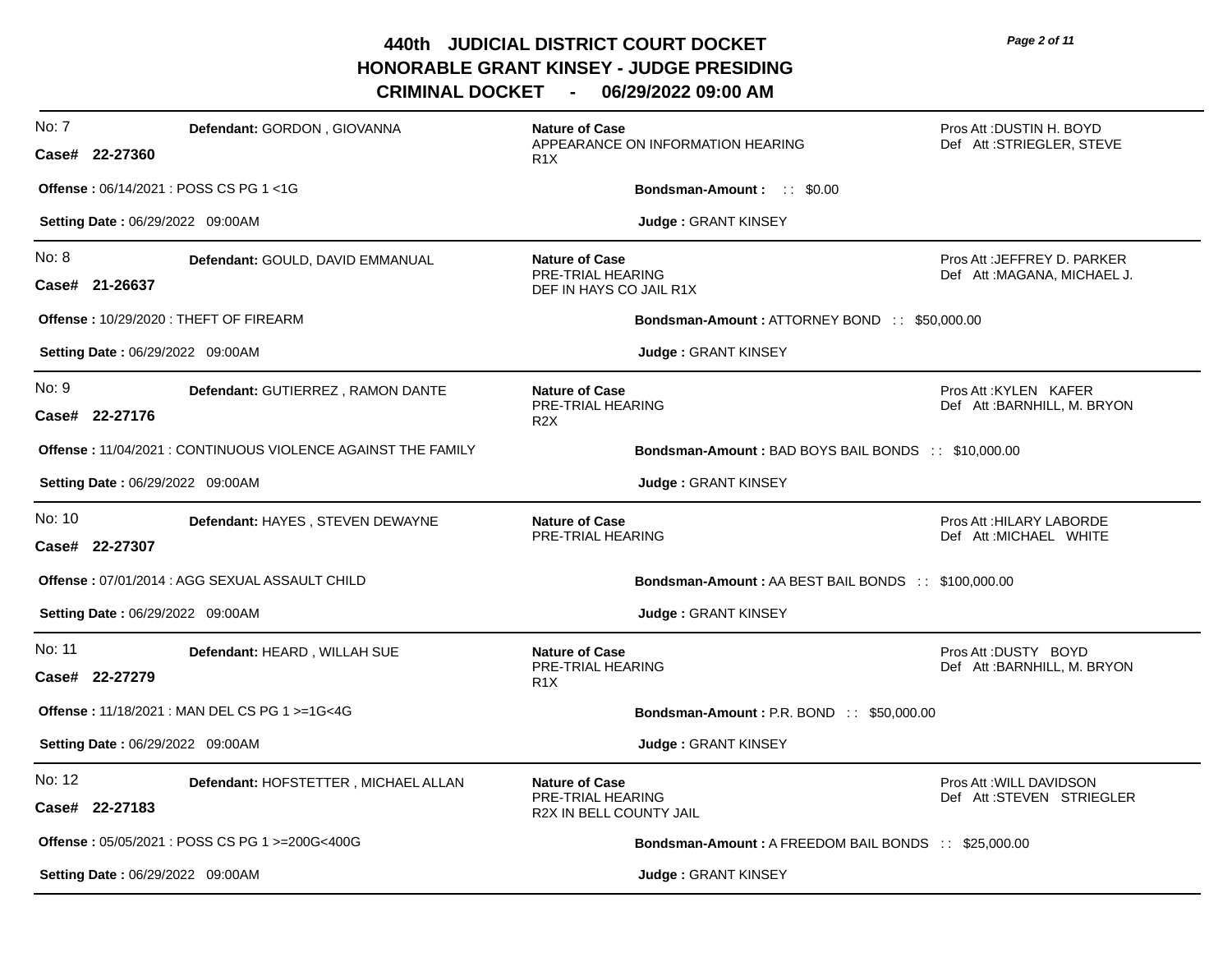*Page 3 of 11*

| No: 13 | Defendant: HUDSPETH, JELISA JARAE<br>Case# 20-26420                         | <b>Nature of Case</b><br>APPEARANCE ON INFORMATION HEARING<br><b>R2X APPEAR W/ ATTY</b> | Pros Att : JEFFREY D. PARKER<br>Def Att:                       |
|--------|-----------------------------------------------------------------------------|-----------------------------------------------------------------------------------------|----------------------------------------------------------------|
|        | <b>Offense: </b> $07/13/2018$ : FRAUD USE/POSS IDENTIFYING INFO # ITEMS < 5 | <b>Bondsman-Amount:</b> $\therefore$ \$2,500.00                                         |                                                                |
|        | Setting Date: 06/29/2022 09:00AM                                            | <b>Judge: GRANT KINSEY</b>                                                              |                                                                |
| No: 14 | Defendant: JACKSON, JOHNNY ERIC<br>Case# 21-26572                           | <b>Nature of Case</b><br>PRE-TRIAL HEARING<br>R7X REL 26572, 26585                      | Pros Att : LABORDE, HILARY<br>Def Att: BARNHILL, M. BRYON      |
|        | Offense: 08/31/2020 : ASSAULT FAMILY/HOUSEHOLD MEMBER PREV CONV IAT         | <b>Bondsman-Amount: BRAZOS RIVER BAIL BONDS :: \$2,500.00</b>                           |                                                                |
|        | <b>Setting Date: 06/29/2022 09:00AM</b>                                     | Judge: GRANT KINSEY                                                                     |                                                                |
| No: 15 | Defendant: JACKSON, JOHNNY ERIC<br>Case# 21-26585                           | <b>Nature of Case</b><br>PRE-TRIAL HEARING<br>R7X REL 26572, 26585                      | Pros Att : LABORDE, HILARY<br>Def Att: BARNHILL, M. BRYON      |
|        | Offense: 08/31/2020 : ASSAULT FAMILY/HOUSEHOLD MEMBER PREV CONV IAT         | <b>Bondsman-Amount: MABRY BAIL BONDS :: \$15,000.00</b>                                 |                                                                |
|        | Setting Date: 06/29/2022 09:00AM                                            | Judge: GRANT KINSEY                                                                     |                                                                |
| No: 16 | Defendant: JANUARY, MICHAEL RICARDO<br>Case# 21-26690                       | <b>Nature of Case</b><br><b>PLEA HEARING</b>                                            | Pros Att :DAVIDSON, WILLIAM F.<br>Def Att : BARNHILL, M. BRYON |
|        | Offense: 04/11/2021: POSS CS PG 2 < 1G                                      | <b>Bondsman-Amount: BAD BOYS BAIL BONDS :: \$8,000.00</b>                               |                                                                |
|        | Setting Date: 06/29/2022 09:00AM                                            | Judge: GRANT KINSEY                                                                     |                                                                |
| No: 17 | Defendant: JOHNSON, UNTAY LABRON<br>Case# 21-27106                          | <b>Nature of Case</b><br>APPEARANCE ON INFORMATION HEARING<br>R <sub>3</sub> X          | Pros Att : KYLEN LEE KAFER<br>Def Att:LISA KUBALA              |
|        | <b>Offense : 09/17/2021 : AGG ASSAULT CAUSES SERIOUS BODILY INJ</b>         | <b>Bondsman-Amount: AA BEST BAIL BONDS :: \$25,000.00</b>                               |                                                                |
|        | Setting Date: 06/29/2022 09:00AM                                            | Judge: GRANT KINSEY                                                                     |                                                                |
| No: 18 | Defendant: LACY, CHRISTOPHER JAMES<br>Case# 21-27019                        | <b>Nature of Case</b><br>APPEARANCE ON INFORMATION HEARING<br>R <sub>4</sub> X          | Pros Att: KYLEN KAFER<br>Def Att:LISA KUBALA                   |
|        | Offense: 07/24/2021: ASSAULT FAM/HOUSE MEM IMPEDE BREATH/CIRCULAT           | Bondsman-Amount: A FREEDOM BAIL BONDS :: \$10,000.00                                    |                                                                |
|        | <b>Setting Date: 06/29/2022 09:00AM</b>                                     | <b>Judge: GRANT KINSEY</b>                                                              |                                                                |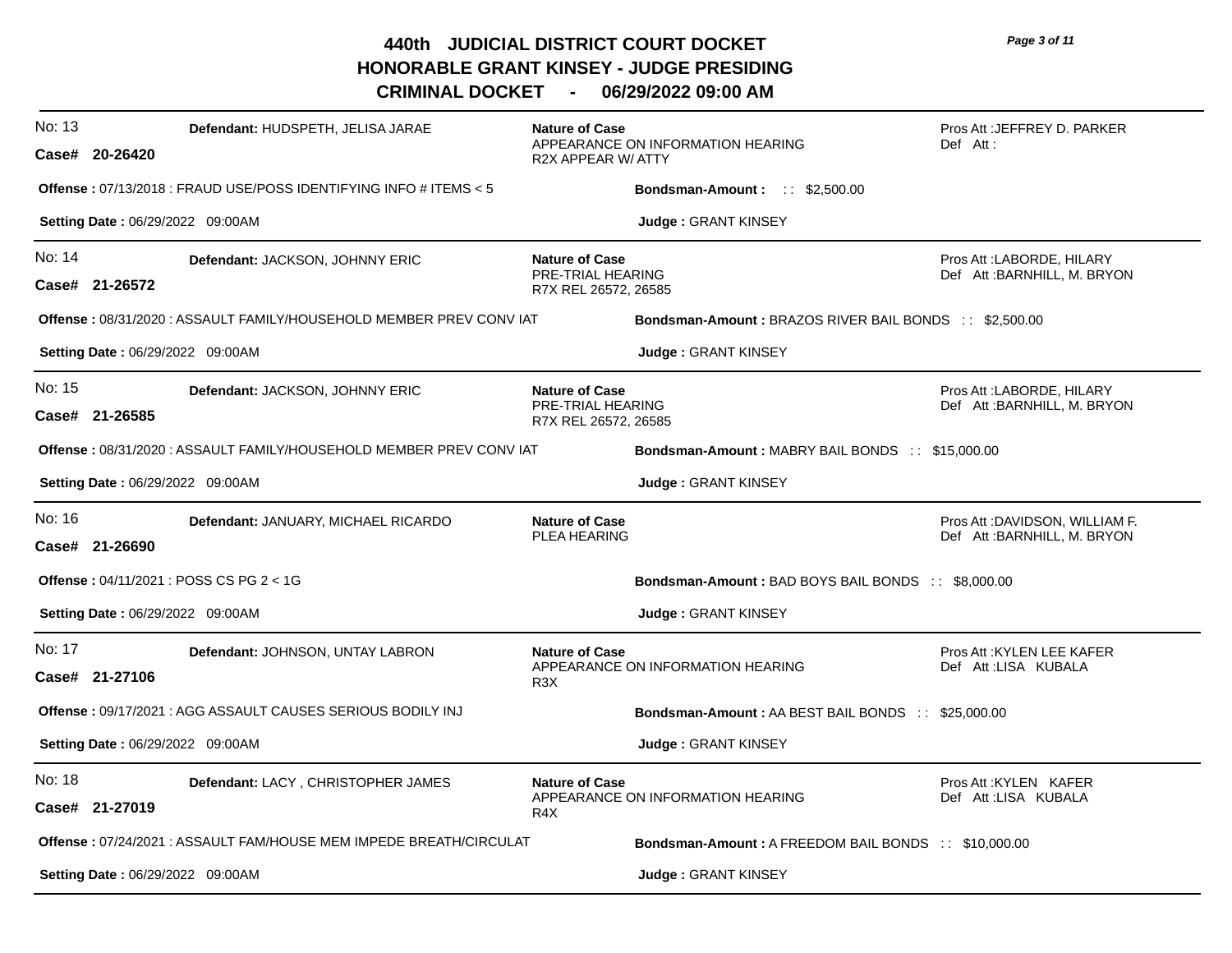| No: 19 | Defendant: LILLARD, TREY DONOVAN<br>Case# 21-27007                        | <b>Nature of Case</b><br>PRE-TRIAL HEARING<br>R <sub>1</sub> X |                                                                  | Pros Att :DAVIDSON, WILLIAM F.<br>Def Att:SHELL, EDDIE G. |
|--------|---------------------------------------------------------------------------|----------------------------------------------------------------|------------------------------------------------------------------|-----------------------------------------------------------|
|        | Offense: 07/30/2020 : POSS CS PG 1 >=1G<4G                                |                                                                | <b>Bondsman-Amount: A FREEDOM BAIL BONDS :: \$10,000.00</b>      |                                                           |
|        | Setting Date: 06/29/2022 09:00AM                                          |                                                                | Judge: GRANT KINSEY                                              |                                                           |
| No: 20 | Defendant: MANNING JR., JOE WARD<br>Case# 22-27193                        | <b>Nature of Case</b><br>R <sub>2</sub> X                      | APPEARANCE ON INFORMATION HEARING                                | Pros Att: DUSTY BOYD<br>Def Att:STEVEN KENDALL STRIEGLER  |
|        | Offense: 04/12/2021 : POSS CS PG 1 >=4G<200G                              |                                                                | <b>Bondsman-Amount: P.R. BOND:: \$10,000.00</b>                  |                                                           |
|        | <b>Setting Date: 06/29/2022 09:00AM</b>                                   |                                                                | Judge: GRANT KINSEY                                              |                                                           |
| No: 21 | Defendant: MAYES, KATIE SUE<br>Case# 22-27315                             | <b>Nature of Case</b><br>PRE-TRIAL HEARING<br><b>1ST PTH</b>   |                                                                  | Pros Att : WILL DAVIDSON<br>Def Att:LISA KUBALA           |
|        | <b>Offense: 02/12/2022: TAMPER/FABRICATE PHYS EVID W/INTENT TO IMPAIR</b> |                                                                | <b>Bondsman-Amount: AA BEST BAIL BONDS :: \$5,000.00</b>         |                                                           |
|        | Setting Date: 06/29/2022 09:00AM                                          |                                                                | Judge: GRANT KINSEY                                              |                                                           |
| No: 22 | Defendant: MOFFETT, NAQUAN KENDARIOUS<br>Case# 22-27150                   | <b>Nature of Case</b><br>PRE-TRIAL HEARING<br><b>REL 27298</b> |                                                                  | Pros Att : KYLEN KAFER<br>Def Att: MAGANA, MICHAEL        |
|        | <b>Offense: 11/01/2021: ASSAULT FAM/HOUSE MEM IMPEDE BREATH/CIRCULAT</b>  |                                                                | <b>Bondsman-Amount: MICHAEL MAGANA LAW OFFICE :: \$20,000.00</b> |                                                           |
|        | Setting Date: 06/29/2022 09:00AM                                          |                                                                | <b>Judge: GRANT KINSEY</b>                                       |                                                           |
| No: 23 | Defendant: MOFFETT, NAQUAN KENDARIOUS<br>Case# 22-27298                   | <b>Nature of Case</b>                                          | APPEARANCE ON INFORMATION HEARING                                | Pros Att : WILL DAVIDSON<br>Def Att: MAGANA, MICHAEL      |
|        | Offense: 10/23/2021 : EVADING ARREST DET W/VEH                            |                                                                | Bondsman-Amount: MICHAEL MAGANA LAW OFFICE :: \$20,000.00        |                                                           |
|        | Setting Date: 06/29/2022 09:00AM                                          |                                                                | Judge: GRANT KINSEY                                              |                                                           |
| No: 24 | Defendant: NAGEEULLAH, AIDAN ALI<br>Case# 21-27104                        | <b>Nature of Case</b><br>R <sub>2</sub> X                      | APPEARANCE ON INFORMATION HEARING                                | Pros Att : KYLEN LEE KAFER<br>Def Att:TAYLOR HAEUSER      |
|        | <b>Offense: 09/17/2021: AGG ASSAULT CAUSES SERIOUS BODILY INJ</b>         |                                                                | <b>Bondsman-Amount: A-FREEDOM BAIL BONDS :: \$25,000.00</b>      |                                                           |
|        |                                                                           |                                                                |                                                                  |                                                           |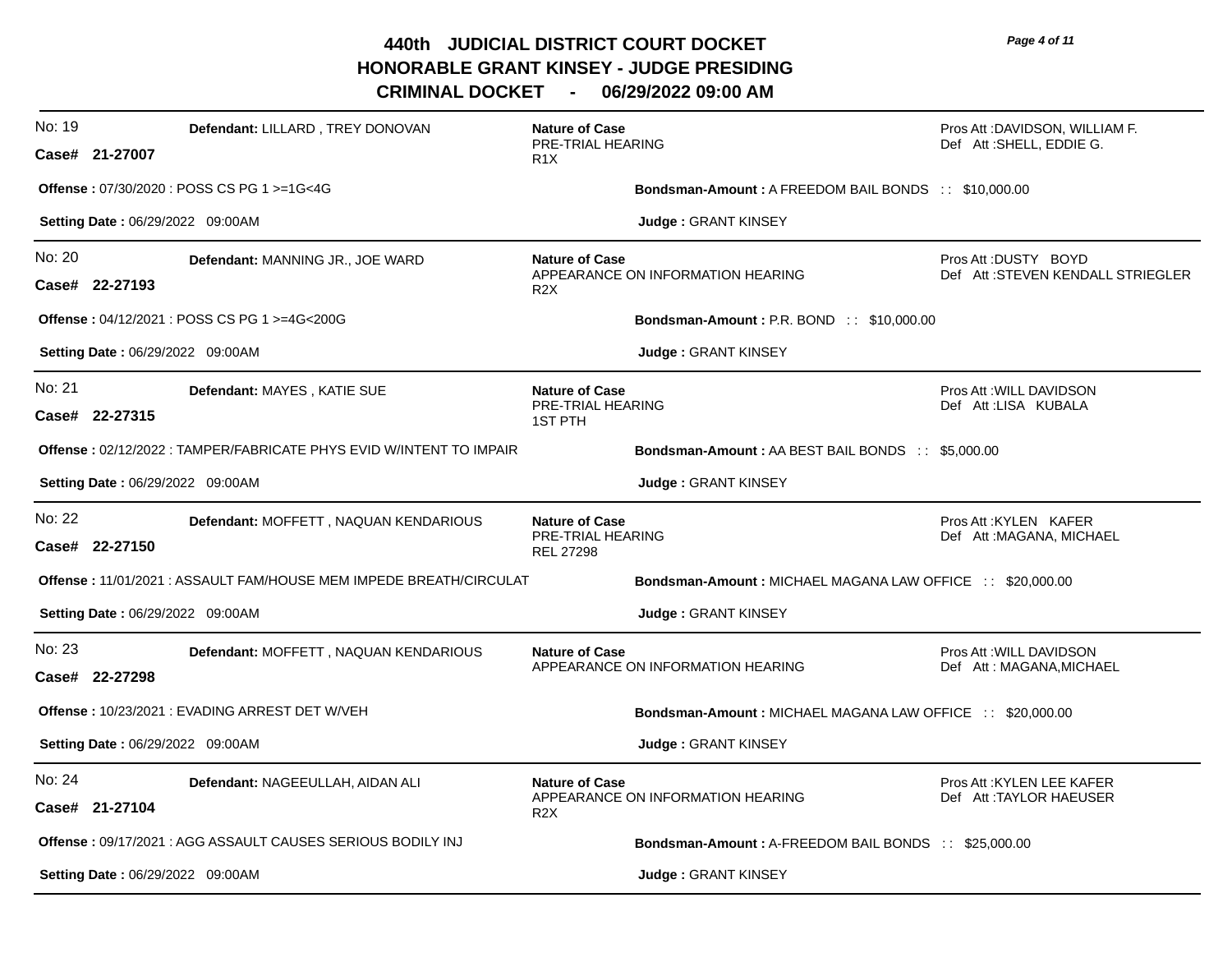**CRIMINAL DOCKET - 06/29/2022 09:00 AM**

| No: 25<br>Defendant: NORUP, JAMIE LYNN<br>Case# 21-27074        | <b>Nature of Case</b><br>PLEA HEARING<br>REL 27073, 27074, 27075                               | Pros Att: DUSTY BOYD<br>Def Att:LISA KUBALA                  |
|-----------------------------------------------------------------|------------------------------------------------------------------------------------------------|--------------------------------------------------------------|
| <b>Offense: 10/11/2021: MAN DEL CS PG 1 &gt;=4G&lt;200G</b>     | <b>Bondsman-Amount: P.R. BOND:: \$30,000.00</b>                                                |                                                              |
| Setting Date: 06/29/2022 09:00AM                                | Judge: GRANT KINSEY                                                                            |                                                              |
| No: 26<br>Defendant: NORUP, JAMIE LYNN<br>Case# 21-27073        | <b>Nature of Case</b><br><b>PLEA HEARING</b><br>REL 27073, 27074, 27075                        | Pros Att: DUSTY BOYD<br>Def Att:LISA KUBALA                  |
| Offense: 10/07/2021 : MAN DEL CS PG 1 >=1G<4G                   | <b>Bondsman-Amount: P.R. BOND:: \$15,000.00</b>                                                |                                                              |
| Setting Date: 06/29/2022 09:00AM                                | <b>Judge: GRANT KINSEY</b>                                                                     |                                                              |
| No: 27<br>Defendant: NORUP, JAMIE LYNN<br>Case# 21-27075        | <b>Nature of Case</b><br><b>PLEA HEARING</b><br>REL 27073, 27074, 27075                        | Pros Att: DUSTY BOYD<br>Def Att:LISA KUBALA                  |
| Offense: 10/19/2021 : MAN DEL CS PG 1 >=1G<4G                   | <b>Bondsman-Amount: P.R. BOND:: \$15,000.00</b>                                                |                                                              |
| Setting Date: 06/29/2022 09:00AM                                | Judge: GRANT KINSEY                                                                            |                                                              |
| No: 28<br>Defendant: REGISTER JR., ROBERT LEE<br>Case# 21-26966 | <b>Nature of Case</b><br>PRE-TRIAL HEARING<br>JAIL IN PERSON FTA                               | Pros Att : DAVIDSON, WILLIAM F.<br>Def Att: HARRELL, PAUL S. |
| Offense: 07/08/2021 : POSS CS PG 1 >=1G<4G                      | <b>Bondsman-Amount: :: \$0.00</b>                                                              |                                                              |
| Setting Date: 06/29/2022 09:00AM                                | Judge: GRANT KINSEY                                                                            |                                                              |
| No: 29<br>Defendant: ST. CRICQ, ETHAN<br>Case# 22-27334         | <b>Nature of Case</b><br>ARRAIGNMENT HEARING<br>JAIL IN PERSON REL 27214, 27215, 27333 - 27339 | Pros Att : DUSTIN H. BOYD<br>Def Att: SHELL, AUSTIN          |
| Offense: 12/28/2021 : POSS CS PG 1 >=4G<200G                    | <b>Bondsman-Amount:</b> :: \$0.00                                                              |                                                              |
| Setting Date: 06/29/2022 09:00AM                                | Judge: GRANT KINSEY                                                                            |                                                              |
| No: 30<br>Defendant: ST. CRICQ, ETHAN<br>Case# 22-27215         | <b>Nature of Case</b><br>PRE-TRIAL HEARING<br>JAIL IN PERSON REL 27215, 27214                  | Pros Att: HEATHER KUBIAK<br>Def Att: SHELL, AUSTIN           |
| <b>Offense: 12/16/2021: MAN DEL CS PG 1 &gt;=4G&lt;200G</b>     | <b>Bondsman-Amount:</b> :: \$0.00                                                              |                                                              |
| <b>Setting Date: 06/29/2022 09:00AM</b>                         | <b>Judge: GRANT KINSEY</b>                                                                     |                                                              |

*Page 5 of 11*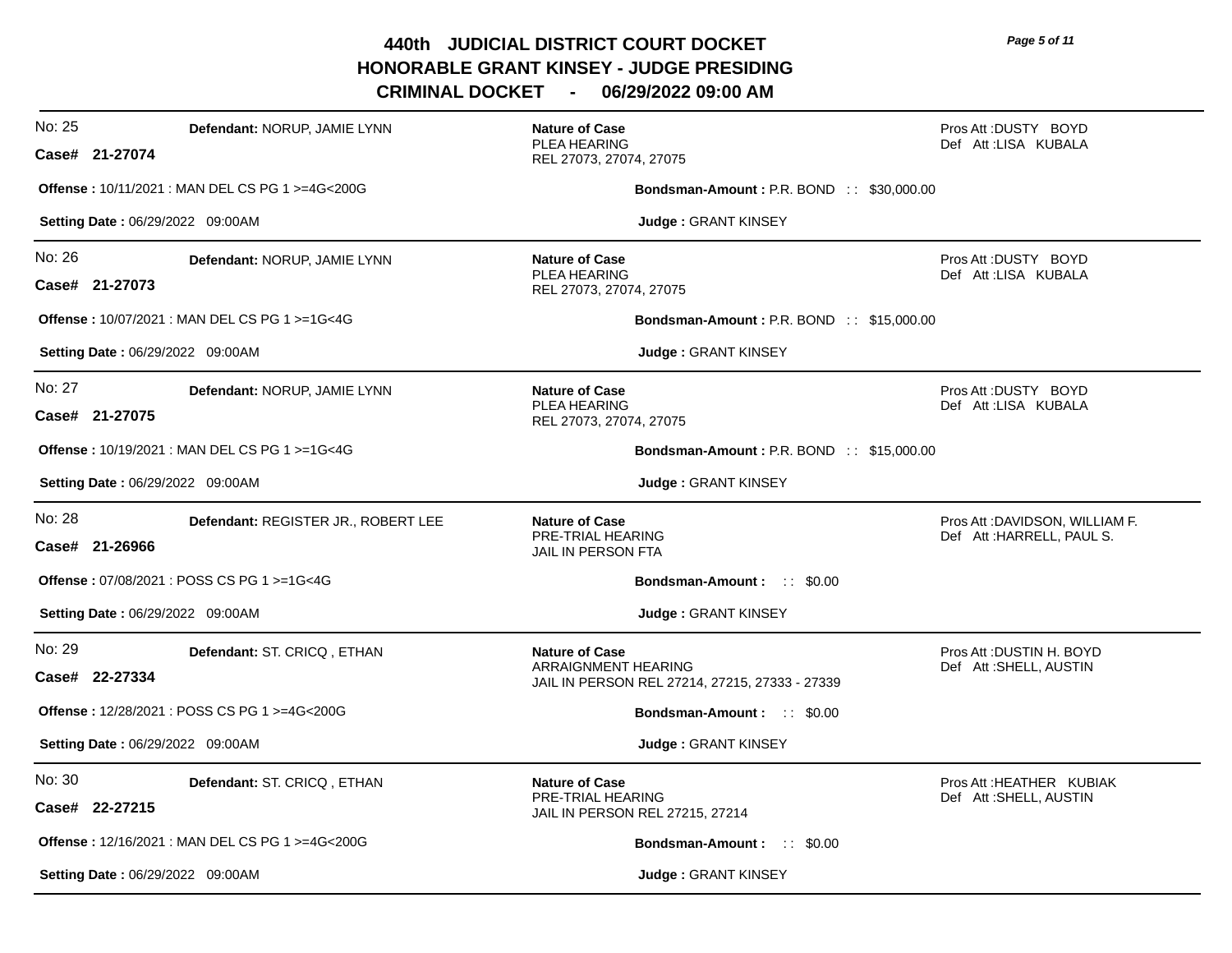| No: 31<br>Defendant: ST. CRICQ, ETHAN<br>Case# 22-27214           | <b>Nature of Case</b><br>PRE-TRIAL HEARING<br>JAIL IN PERSON REL 27215, 27214                         | Pros Att : DUSTIN H. BOYD<br>Def Att:SHELL, AUSTIN |
|-------------------------------------------------------------------|-------------------------------------------------------------------------------------------------------|----------------------------------------------------|
| Offense: 12/18/2021 : MAN DEL CS PG 1 >=4G<200G                   | Bondsman-Amount: :: \$0.00                                                                            |                                                    |
| Setting Date: 06/29/2022 09:00AM                                  | Judge: GRANT KINSEY                                                                                   |                                                    |
| No: 32<br>Defendant: ST. CRICQ, ETHAN<br>Case# 22-27337           | <b>Nature of Case</b><br>ARRAIGNMENT HEARING<br>JAIL IN PERSON REL 27214, 27215, 27333 - 27339        | Pros Att: DUSTIN H. BOYD<br>Def Att:SHELL, AUSTIN  |
| Offense: 12/18/2021 : DEL MARIJ > 1/4 OZ<=5LBS                    | <b>Bondsman-Amount: :: \$0.00</b>                                                                     |                                                    |
| <b>Setting Date: 06/29/2022 09:00AM</b>                           | <b>Judge: GRANT KINSEY</b>                                                                            |                                                    |
| No: 33<br>Defendant: ST. CRICQ, ETHAN<br>Case# 22-27339           | <b>Nature of Case</b><br>ARRAIGNMENT HEARING<br>JAIL IN PERSON REL 27214, 27215, 27333 - 27339        | Pros Att: DUSTIN H. BOYD<br>Def Att: SHELL, AUSTIN |
| <b>Offense: 12/16/2021: DEL MARIJ &gt;1/4 OZ&lt;=5LBS</b>         | <b>Bondsman-Amount: :: \$0.00</b>                                                                     |                                                    |
| Setting Date: 06/29/2022 09:00AM                                  | Judge: GRANT KINSEY                                                                                   |                                                    |
| No: 34<br>Defendant: ST.CRICQ, ETHAN<br>Case# 22-27333            | <b>Nature of Case</b><br><b>ARRAIGNMENT HEARING</b><br>JAIL IN PERSON REL 27214, 27215, 27333 - 27339 | Pros Att :DUSTIN H. BOYD<br>Def Att:SHELL, AUSTIN  |
| <b>Offense:</b> $12/28/2021$ : POSS CS PG $2 > = 4G < 400G$       | <b>Bondsman-Amount:</b> :: \$0.00                                                                     |                                                    |
| Setting Date: 06/29/2022 09:00AM                                  | Judge: GRANT KINSEY                                                                                   |                                                    |
| No: 35<br>Defendant: ST.CRICQ, ETHAN<br>Case# 22-27335            | <b>Nature of Case</b><br>ARRAIGNMENT HEARING<br>JAIL IN PERSON REL 27214, 27215, 27333 - 27339        | Pros Att : DUSTIN H. BOYD<br>Def Att:SHELL, AUSTIN |
| <b>Offense: 12/19/2021: DEL MARIJ &gt;1/4 OZ&lt;=5LBS</b>         | <b>Bondsman-Amount:</b> :: \$0.00                                                                     |                                                    |
| Setting Date: 06/29/2022 09:00AM                                  | Judge: GRANT KINSEY                                                                                   |                                                    |
| No: 36<br>Defendant: STEVENSON-HALL, TRACIE MAY<br>Case# 21-26991 | <b>Nature of Case</b><br>PRE-TRIAL HEARING<br>R <sub>4</sub> X                                        | Pros Att: BOYD, DUSTY H.<br>Def Att:LISA KUBALA    |
| <b>Offense: 09/15/2021: POSS CS PG 1 &gt;=1G&lt;4G</b>            | <b>Bondsman-Amount: P.R. BOND:: \$10,000.00</b>                                                       |                                                    |
| <b>Setting Date: 06/29/2022 09:00AM</b>                           | Judge: GRANT KINSEY                                                                                   |                                                    |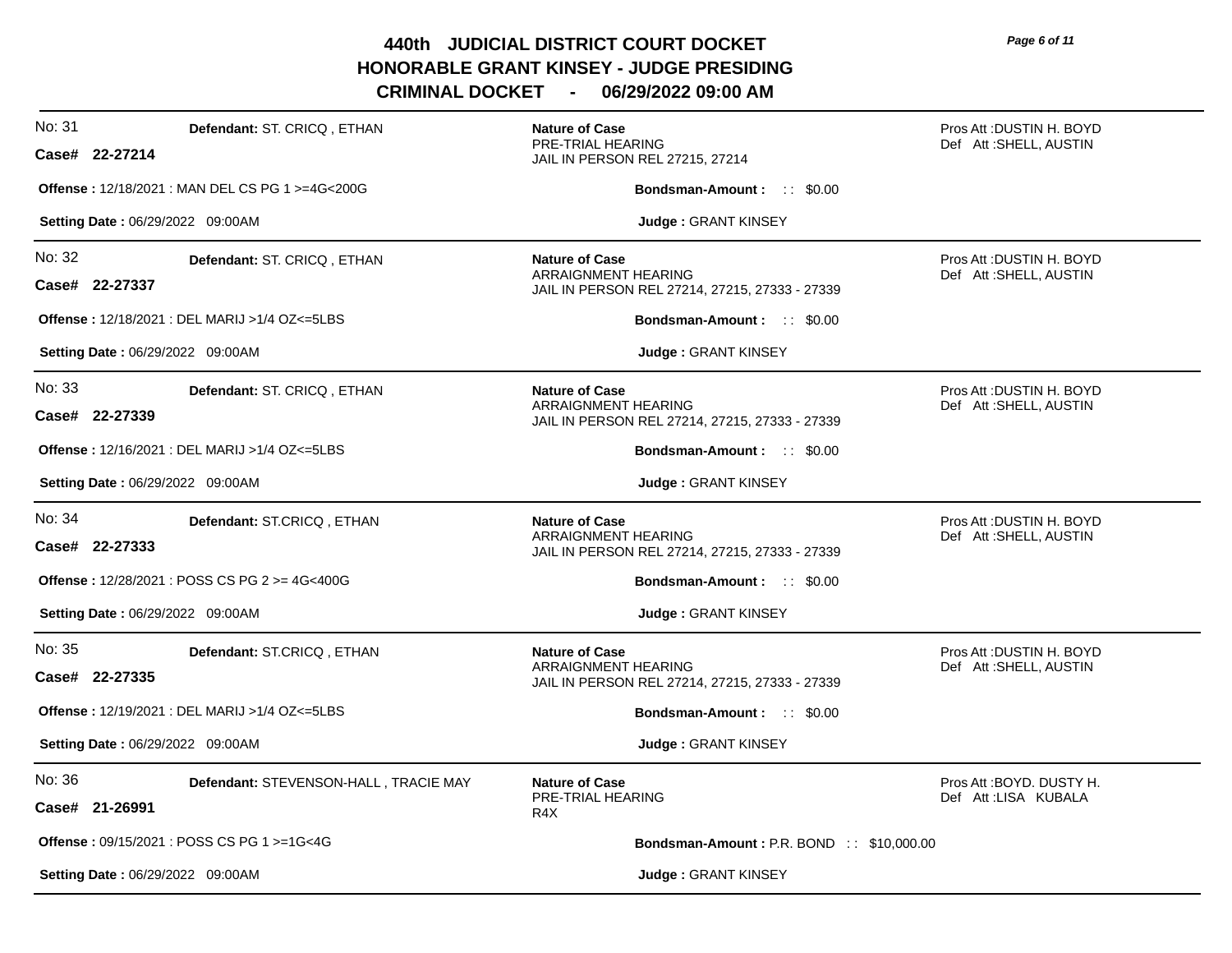| No: 37                                                    | Defendant: TRATT, EDITH LOUISE<br>Case# 20-26022                          | <b>Nature of Case</b><br>PRE-TRIAL HEARING<br>R4X                  | Pros Att :DAVIDSON, WILLIAM F.<br>Def Att: MAGANA, MICHAEL |
|-----------------------------------------------------------|---------------------------------------------------------------------------|--------------------------------------------------------------------|------------------------------------------------------------|
|                                                           | <b>Offense: 08/11/2019: TAMPER/FABRICATE PHYS EVID W/INTENT TO IMPAIR</b> | <b>Bondsman-Amount: A FREEDOM BAIL BONDS :: \$10,000.00</b>        |                                                            |
|                                                           | <b>Setting Date: 06/29/2022 09:00AM</b>                                   | <b>Judge: GRANT KINSEY</b>                                         |                                                            |
| No: 38                                                    | Defendant: WILSON, KAYTELYNN NICOLE<br>Case# 22-27344                     | <b>Nature of Case</b><br>PRE-TRIAL HEARING<br>1ST PTH              | Pros Att: DUSTY BOYD<br>Def Att:STEVEN STRIEGLER           |
| <b>Offense: 09/02/2021: MAN DEL CS PG 1 &gt;=1G&lt;4G</b> |                                                                           | Bondsman-Amount: P.R. BOND :: \$50,000.00                          |                                                            |
|                                                           | <b>Setting Date: 06/29/2022 09:00AM</b>                                   | Judge: GRANT KINSEY                                                |                                                            |
| No: 39                                                    | <b>Defendant: ZACHARY WILLIAM BARTON</b><br>Case# 22-27387                | <b>Nature of Case</b><br>ARRAIGNMENT HEARING<br>JAIL PTH 7 22 2022 | Pros Att: KYLEN KAFER<br>Def Att: PAUL HARRELL             |
|                                                           | <b>Offense: 04/15/2022: AGG ASSAULT W/DEADLY WEAPON</b>                   | <b>Bondsman-Amount:</b> :: \$0.00                                  |                                                            |
|                                                           | <b>Setting Date: 06/29/2022 09:00AM</b>                                   | <b>Judge: GRANT KINSEY</b>                                         |                                                            |
|                                                           |                                                                           |                                                                    |                                                            |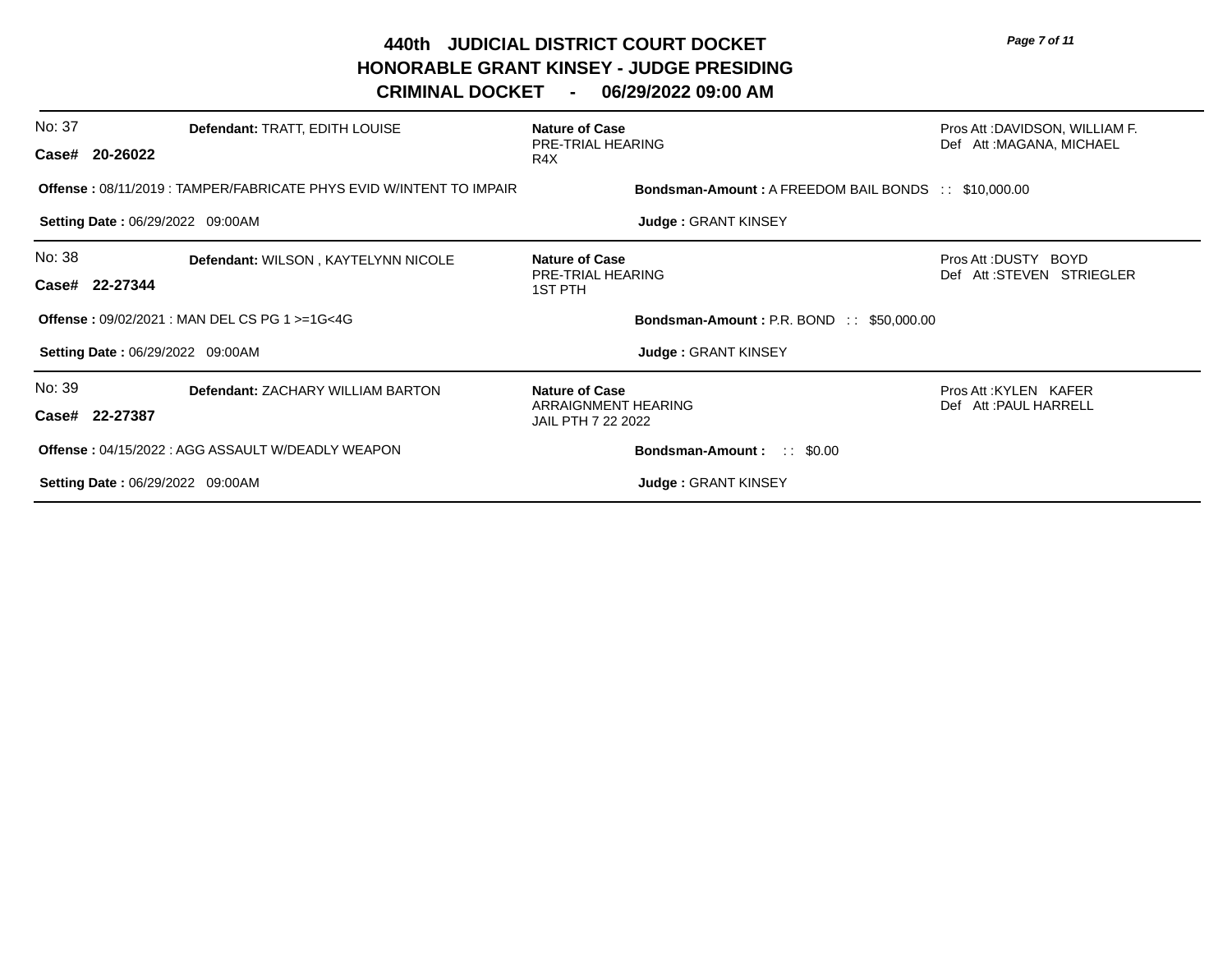| No: 40 | <b>Defendant: BENAVIDEZ, ERIKA ANN</b><br>Case# 21-26810              | <b>Nature of Case</b><br>APPEARANCE ON INFORMATION HEARING<br>R <sub>6</sub> X | Pros Att : JEFF PARKER<br>Def Att: HALL, BILLY RAY         |
|--------|-----------------------------------------------------------------------|--------------------------------------------------------------------------------|------------------------------------------------------------|
|        | <b>Offense: 05/05/2020: INTERFERENCE WITH CHILD CUSTODY</b>           | <b>Bondsman-Amount: P.R. BOND:: \$15,000.00</b>                                |                                                            |
|        | Setting Date: 06/29/2022 10:30AM                                      | Judge: GRANT KINSEY                                                            |                                                            |
| No: 41 | Defendant: DAVIS, RAY C<br>Case# 22-27277                             | <b>Nature of Case</b><br><b>PRE-TRIAL HEARING</b><br>JAIL IN PERSON R1X        | Pros Att: KYLEN KAFER<br>Def Att: HALL, BILLY RAY          |
|        | <b>Offense: 01/17/2022: AGG ASSAULT W/DEADLY WEAPON COUNT 1</b>       | <b>Bondsman-Amount:</b> :: \$0.00                                              |                                                            |
|        | Setting Date: 06/29/2022 10:30AM                                      | Judge: GRANT KINSEY                                                            |                                                            |
| No: 42 | Defendant: GRAEFE, JACOB MICHAEL<br>Case# 21-26482                    | <b>Nature of Case</b><br>APPEARANCE ON INFORMATION HEARING<br>R <sub>3</sub> X | Pros Att :DAVIDSON, WILLIAM F.<br>Def Att: HALL, BILLY RAY |
|        | Offense: 09/25/2020 : POSS CS PG 2 < 1G                               | <b>Bondsman-Amount: P.R. BOND:: \$10,000.00</b>                                |                                                            |
|        | Setting Date: 06/29/2022 10:30AM                                      | Judge: GRANT KINSEY                                                            |                                                            |
| No: 43 | Defendant: KEYS, DEMARIUS LAQUAN<br>Case# 22-27308                    | <b>Nature of Case</b><br>PRE-TRIAL HEARING<br>IN PERSON PER ATTY REQUEST       | Pros Att: KYLEN KAFER<br>Def Att : PRUEITT, JANET          |
|        | Offense: 10/10/2021: ASSAULT FAM/HOUSE MEM IMPEDE BREATH/CIRCULAT     | <b>Bondsman-Amount: A FREEDOM BAIL BONDS :: \$30,000.00</b>                    |                                                            |
|        | Setting Date: 06/29/2022 10:30AM                                      | Judge: GRANT KINSEY                                                            |                                                            |
| No: 44 | Defendant: MCCARLEY, JASON EVERETT<br>Case# 22-27226                  | <b>Nature of Case</b><br>PRE-TRIAL HEARING<br><b>1ST PTH</b>                   | Pros Att: STEVENS, SCOTT<br>Def Att: HALL, BILLY RAY       |
|        | <b>Offense: 04/30/2020: AGG ASSAULT W/DEADLY WEAPON</b>               | Bondsman-Amount: DERRICK BAIL BONDS :: \$25,000.00                             |                                                            |
|        | <b>Setting Date: 06/29/2022 10:30AM</b>                               | Judge: GRANT KINSEY                                                            |                                                            |
| No: 45 | Defendant: MEREDITH, LETTAKAYE LEIGH<br>Case# 22-27205                | <b>Nature of Case</b><br>APPEARANCE ON INFORMATION HEARING<br>R <sub>2</sub> X | Pros Att : JEFFREY D. PARKER<br>Def Att: HALL, BILLY RAY   |
|        | <b>Offense</b> : 06/22/2021 : ENGAGING IN ORGANIZED CRIMINAL ACTIVITY | <b>Bondsman-Amount: :: \$15,000.00</b>                                         |                                                            |
|        | <b>Setting Date: 06/29/2022 10:30AM</b>                               | <b>Judge: GRANT KINSEY</b>                                                     |                                                            |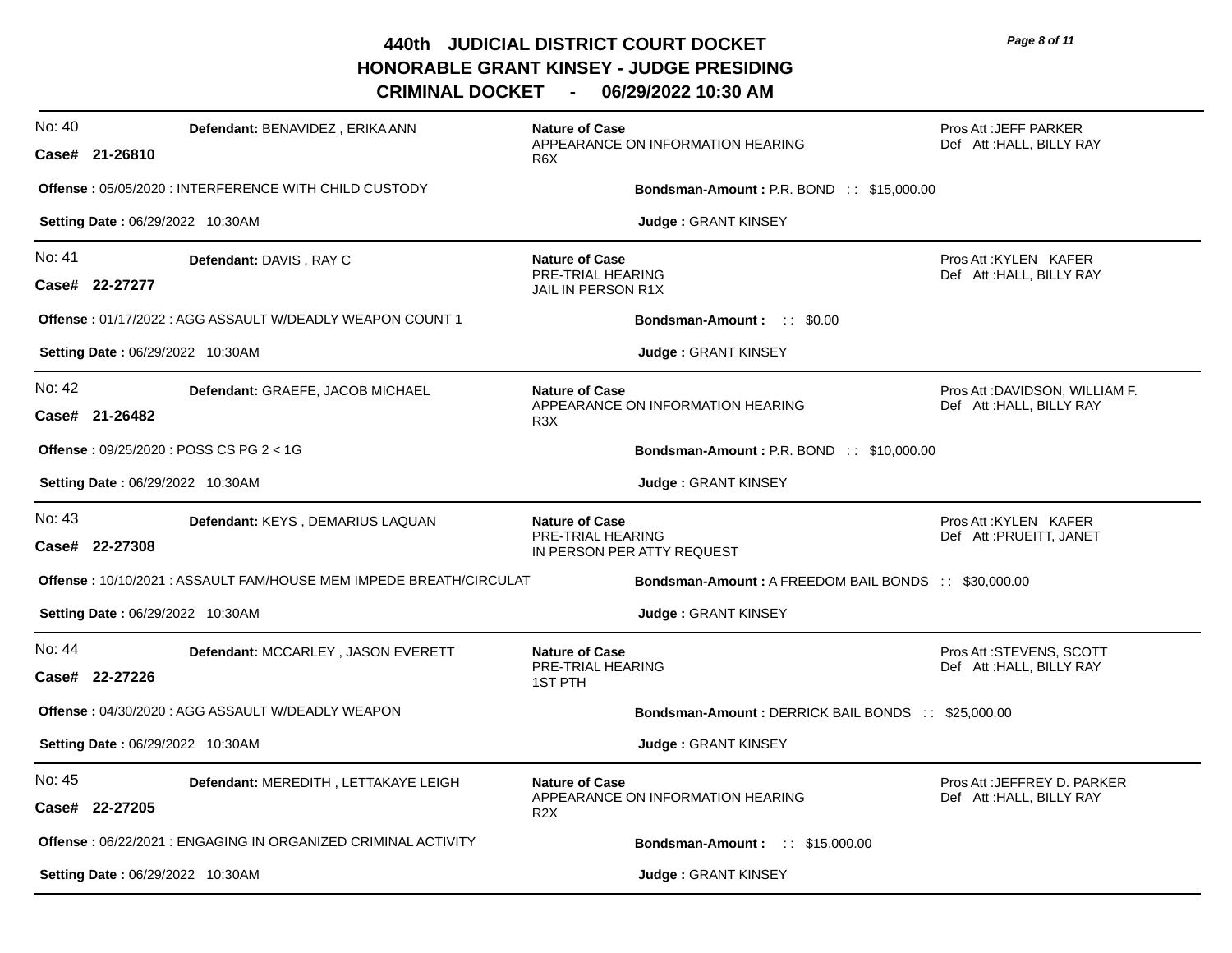**CRIMINAL DOCKET - 06/29/2022 10:30 AM**

| No: 46 | Defendant: NOTTINGHAM, WILLIAM HAROLD<br>Case# 22-27359                    | <b>Nature of Case</b>                                                    | APPEARANCE ON INFORMATION HEARING<br>JAIL IN PERSON REL 27359, 27208 R1X | Pros Att : JEFFREY D. PARKER<br>Def Att: HALL, BILLY RAY |
|--------|----------------------------------------------------------------------------|--------------------------------------------------------------------------|--------------------------------------------------------------------------|----------------------------------------------------------|
|        | <b>Offense: 03/16/2022: BURGLARY HABITATION INTEND OTHER FELONY</b>        |                                                                          | <b>Bondsman-Amount:</b> :: \$0.00                                        |                                                          |
|        | Setting Date: 06/29/2022 10:30AM                                           |                                                                          | Judge: GRANT KINSEY                                                      |                                                          |
| No: 47 | Defendant: NOTTINGHAM, WILLIAM HAROLD<br>Case# 22-27208                    | <b>Nature of Case</b>                                                    | APPEARANCE ON INFORMATION HEARING<br>JAIL IN PERSON REL 27359, 27208 R2X | Pros Att: KYLEN KAFER<br>Def Att : HALL, BILLY RAY       |
|        | Offense: 12/28/2021 : AGG ASSAULT W/DEADLY WEAPON                          |                                                                          | <b>Bondsman-Amount: :: \$5,000.00</b>                                    |                                                          |
|        | <b>Setting Date: 06/29/2022 10:30AM</b>                                    |                                                                          | <b>Judge: GRANT KINSEY</b>                                               |                                                          |
| No: 48 | Defendant: PAIGE, KEYANA ARENESHIA<br>Case# 22-27353                       | <b>Nature of Case</b><br><b>PLEA HEARING</b><br>JAIL IN PERSON R1X       |                                                                          | Pros Att: KYLEN KAFER<br>Def Att : PRUEITT, JANET        |
|        | <b>Offense: 03/26/2022: AGG ASSAULT W/DEADLY WEAPON</b>                    |                                                                          | <b>Bondsman-Amount:</b> :: \$0.00                                        |                                                          |
|        | <b>Setting Date: 06/29/2022 10:30AM</b>                                    |                                                                          | Judge: GRANT KINSEY                                                      |                                                          |
| No: 49 | Defendant: PRUITT, CURTIS VELTON<br>Case# 21-27053                         | <b>Nature of Case</b><br>PRE-TRIAL HEARING<br>R <sub>4</sub> X           |                                                                          | Pros Att: SCOTT STEVENS<br>Def Att : HALL, BILLY RAY     |
|        | Offense: 02/26/2020 : POSS/PROMOTE LEWD VISUAL MATERIAL DEPICT CHILD- COUN |                                                                          | <b>Bondsman-Amount: AA BEST BAIL BONDS :: \$15,000.00</b>                |                                                          |
|        | Setting Date: 06/29/2022 10:30AM                                           |                                                                          | Judge: GRANT KINSEY                                                      |                                                          |
| No: 50 |                                                                            |                                                                          |                                                                          |                                                          |
|        | Defendant: STEPHENSON, CHAD ERIC<br>Case# 17-23900                         | <b>Nature of Case</b><br><b>CONTESTED MTR HEARING</b><br>R <sub>1X</sub> |                                                                          | Pros Att:<br>Def Att : PRUEITT, JANET                    |
|        | Offense: 09/29/2016 : THEFT PROP >=\$2,500<\$30K                           |                                                                          | <b>Bondsman-Amount: A FREEDOM BAIL BONDS :: \$20,000.00</b>              |                                                          |
|        | Setting Date: 06/29/2022 10:30AM                                           |                                                                          | Judge: GRANT KINSEY                                                      |                                                          |
| No: 51 | Defendant: STONE, BRANDON ALLEN<br>Case# 22-27142                          | <b>Nature of Case</b><br>R <sub>3</sub> X                                | APPEARANCE ON INFORMATION HEARING                                        | Pros Att: DUSTY BOYD<br>Def Att : HALL, BILLY RAY        |
|        | Offense: 10/20/2021 : MAN DEL CS PG 1 >=1G<4G                              |                                                                          | <b>Bondsman-Amount: AA BEST BAIL BONDS :: \$15,000.00</b>                |                                                          |

*Page 9 of 11*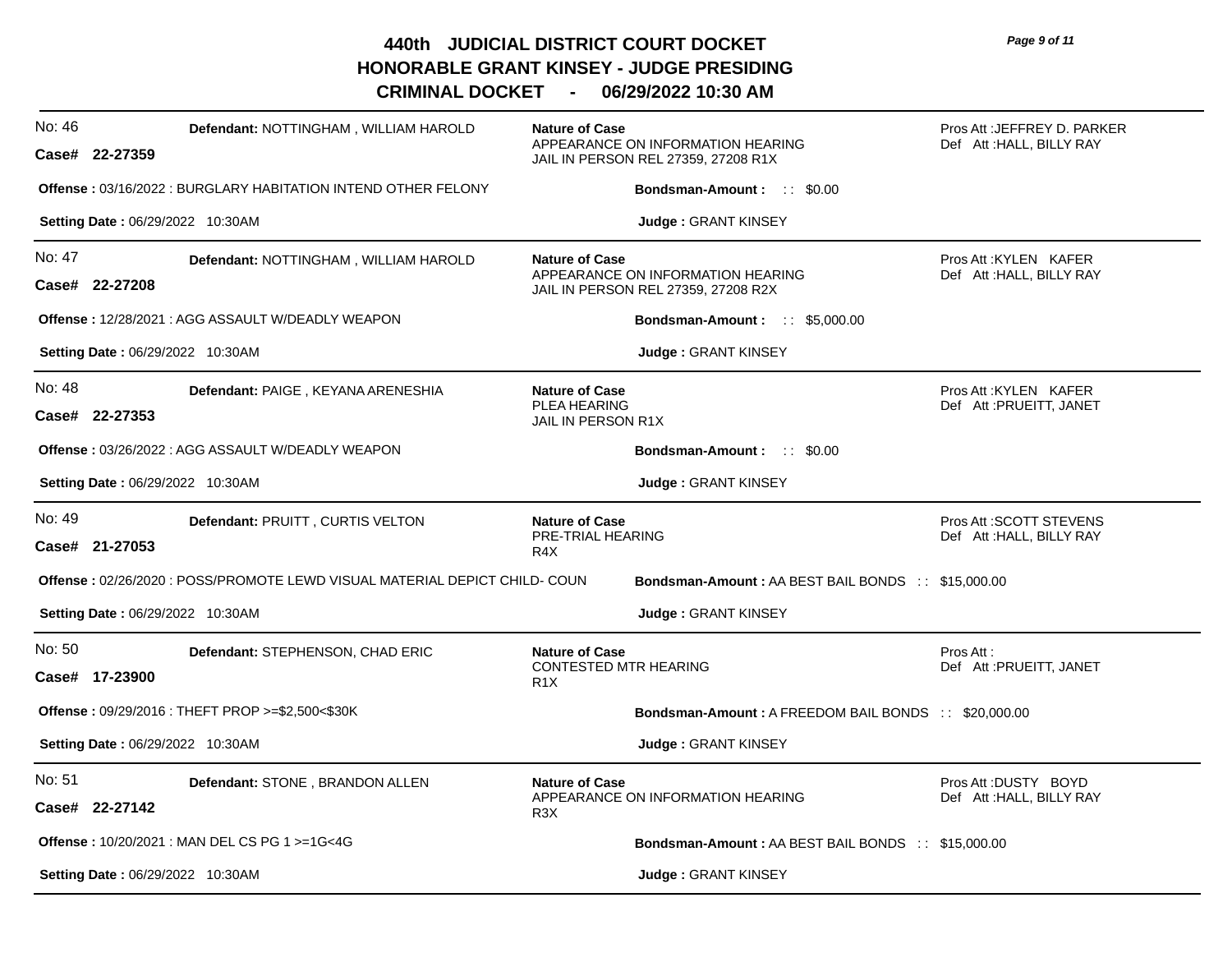*Page 10 of 11*

**440th JUDICIAL DISTRICT COURT DOCKET HONORABLE GRANT KINSEY - JUDGE PRESIDING CRIMINAL DOCKET - 06/29/2022 10:30 AM**

| No: 52                                                        | Defendant: WADE, DARIUS JERELL | <b>Nature of Case</b><br>PLEA HEARING           |                             | Pros Att :DAVIDSON, WILLIAM F. |
|---------------------------------------------------------------|--------------------------------|-------------------------------------------------|-----------------------------|--------------------------------|
| Case# 21-26933                                                |                                |                                                 |                             | Def Att: HALL, BILLY RAY       |
| <b>Offense: <math>08/14/2021</math>: POSS CS PG 2 &lt; 1G</b> |                                | <b>Bondsman-Amount: P.R. BOND :: \$5,000.00</b> |                             |                                |
| Setting Date: 06/29/2022 10:30AM                              |                                |                                                 | <b>Judge : GRANT KINSEY</b> |                                |
|                                                               |                                |                                                 |                             |                                |